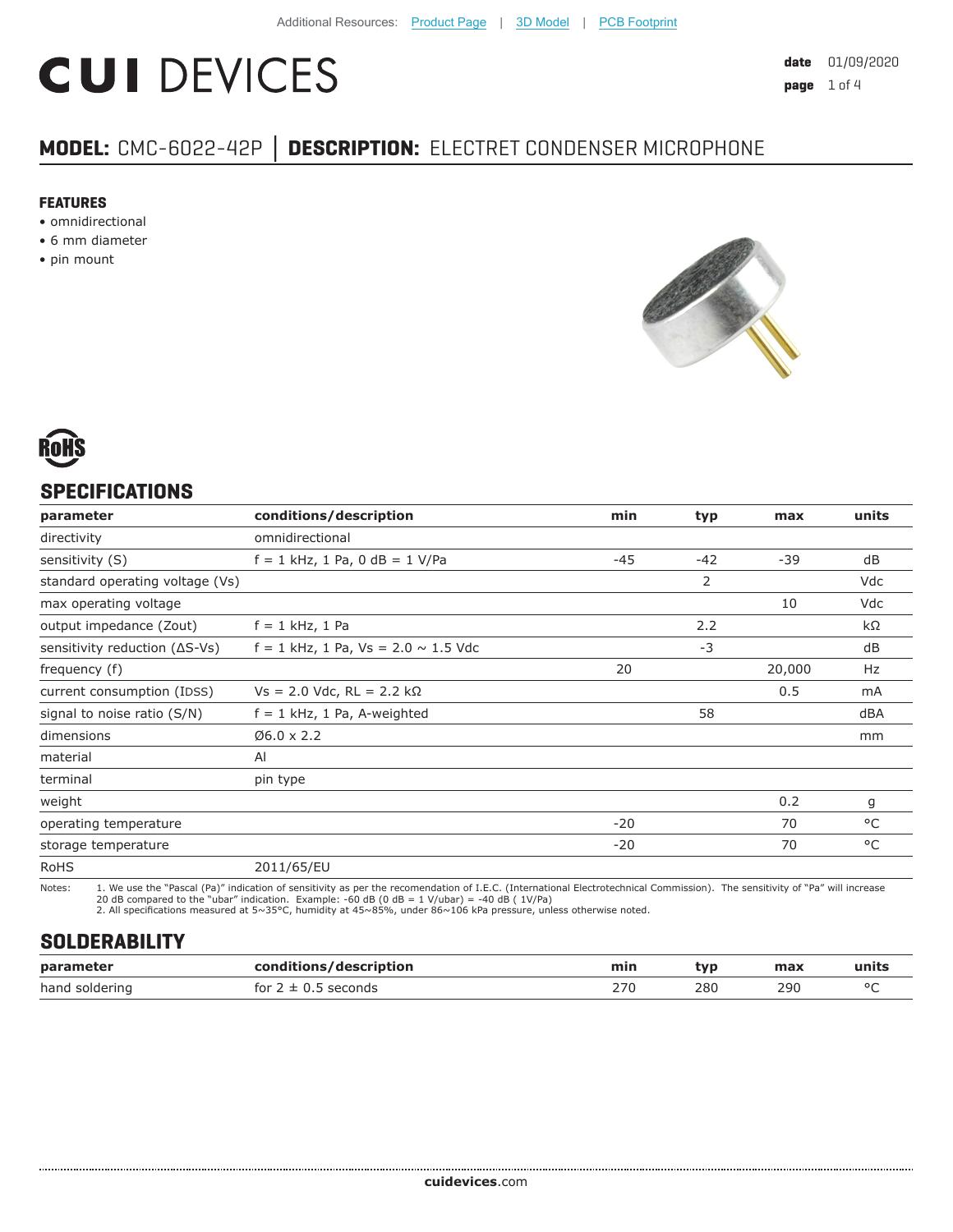# **MECHANICAL DRAWING**

units: mm



# **FREQUENCY RESPONSE CURVE**



# **MEASUREMENT CIRCUIT**

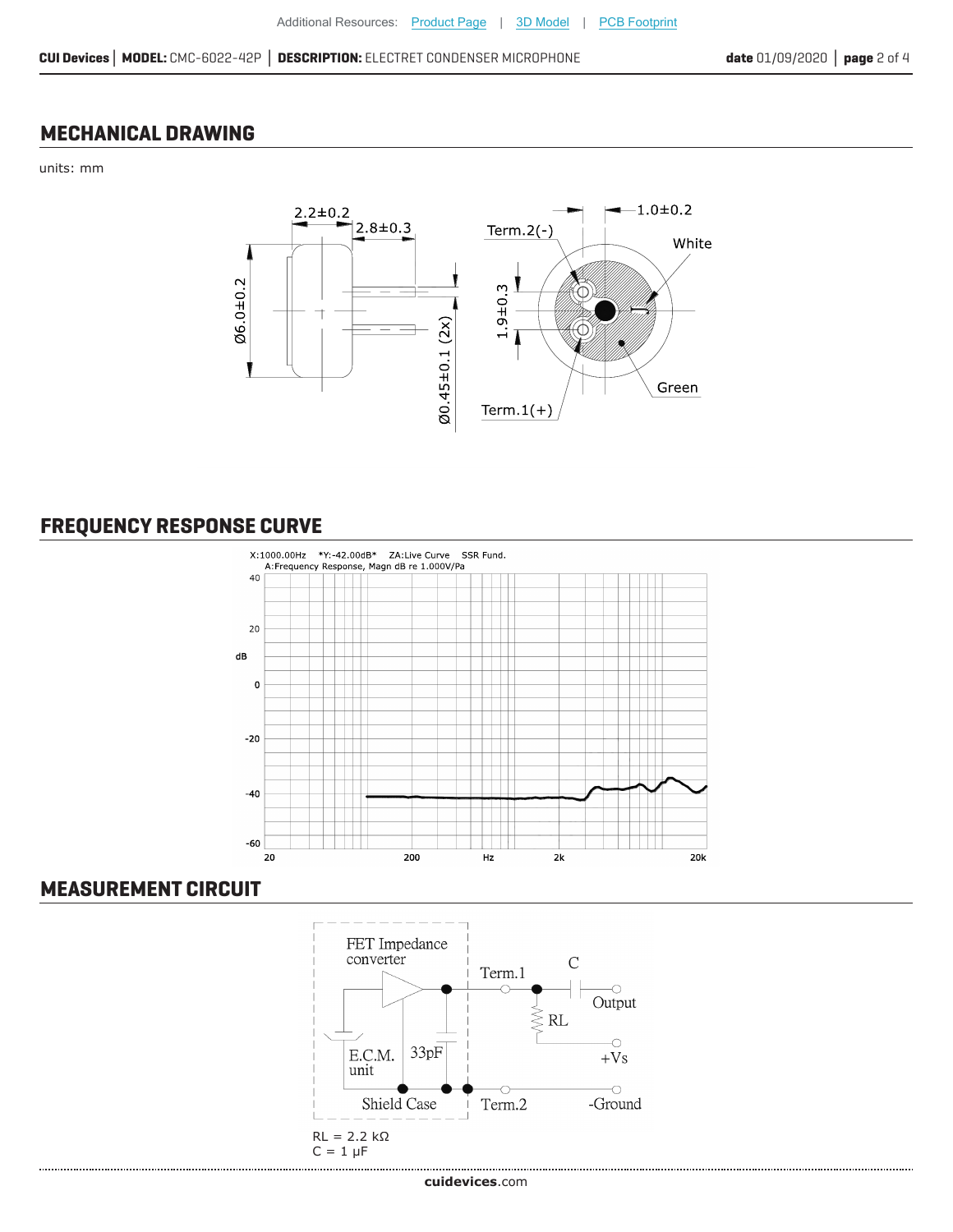#### **PACKAGING**

units: mm

.......................

Inner Box Size: 100 x 100 x 8 mm Middle Box Size: 205 x 106 x 52 mm Outer Box Size: 230 x 230 x 270 mm Inner Box QTY: 100 pcs per box Middle Box QTY: 1,000 pcs per box Outer Box QTY: 10,000 pcs per box